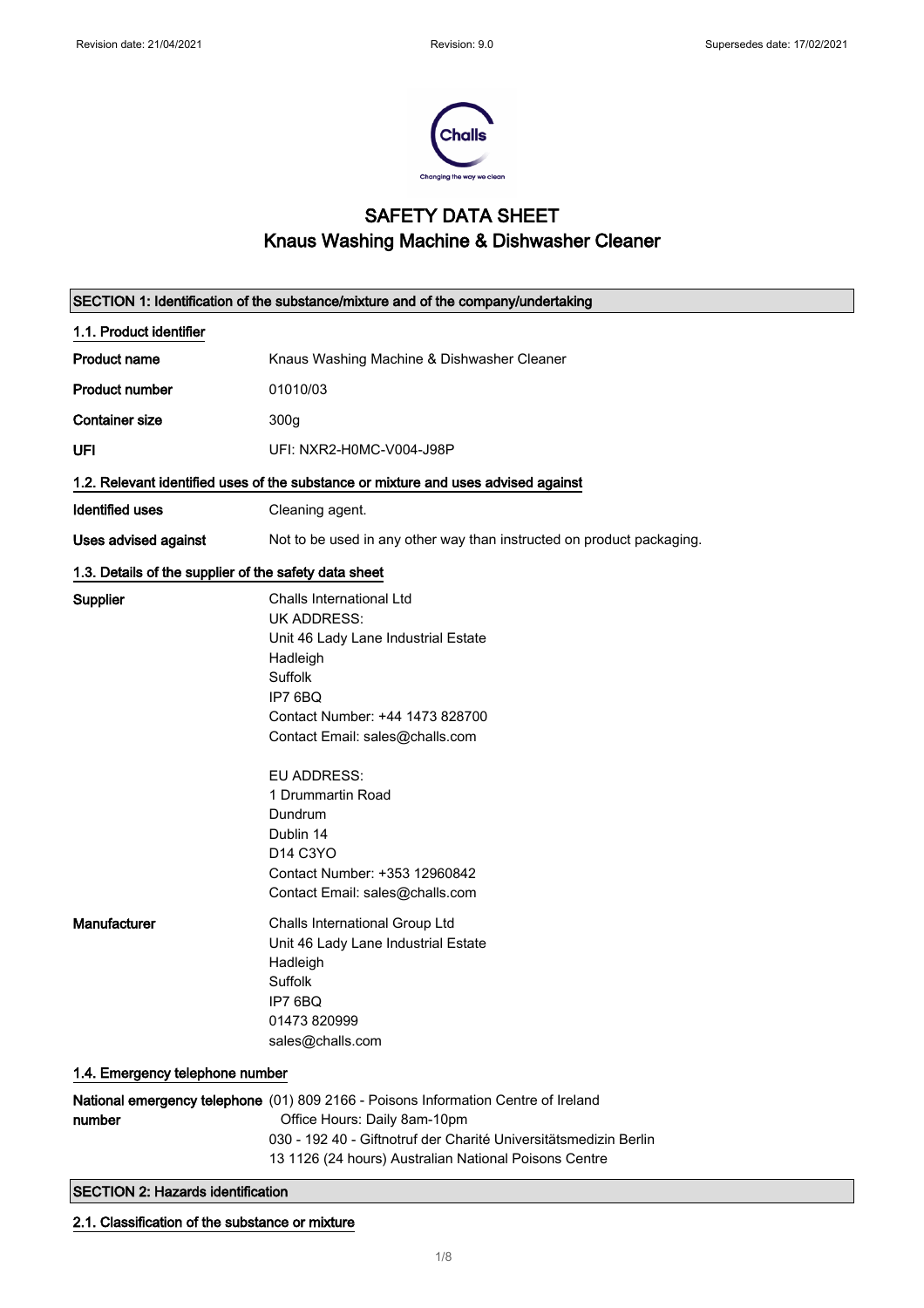| Classification (EC 1272/2008)   |                                                                                                                                                                                                                                                                                                                                                                                                                                                                                                                                                                                                                                                                                                                                                                                                                                                                                                                                                                                                                                                                            |
|---------------------------------|----------------------------------------------------------------------------------------------------------------------------------------------------------------------------------------------------------------------------------------------------------------------------------------------------------------------------------------------------------------------------------------------------------------------------------------------------------------------------------------------------------------------------------------------------------------------------------------------------------------------------------------------------------------------------------------------------------------------------------------------------------------------------------------------------------------------------------------------------------------------------------------------------------------------------------------------------------------------------------------------------------------------------------------------------------------------------|
| <b>Physical hazards</b>         | Ox. Sol. 2 - H272                                                                                                                                                                                                                                                                                                                                                                                                                                                                                                                                                                                                                                                                                                                                                                                                                                                                                                                                                                                                                                                          |
| <b>Health hazards</b>           | Acute Tox. 4 - H302 Eye Dam. 1 - H318                                                                                                                                                                                                                                                                                                                                                                                                                                                                                                                                                                                                                                                                                                                                                                                                                                                                                                                                                                                                                                      |
| <b>Environmental hazards</b>    | <b>Not Classified</b>                                                                                                                                                                                                                                                                                                                                                                                                                                                                                                                                                                                                                                                                                                                                                                                                                                                                                                                                                                                                                                                      |
| 2.2. Label elements             |                                                                                                                                                                                                                                                                                                                                                                                                                                                                                                                                                                                                                                                                                                                                                                                                                                                                                                                                                                                                                                                                            |
| <b>Hazard pictograms</b>        |                                                                                                                                                                                                                                                                                                                                                                                                                                                                                                                                                                                                                                                                                                                                                                                                                                                                                                                                                                                                                                                                            |
|                                 |                                                                                                                                                                                                                                                                                                                                                                                                                                                                                                                                                                                                                                                                                                                                                                                                                                                                                                                                                                                                                                                                            |
| Signal word                     | Danger                                                                                                                                                                                                                                                                                                                                                                                                                                                                                                                                                                                                                                                                                                                                                                                                                                                                                                                                                                                                                                                                     |
| <b>Hazard statements</b>        | H272 May intensify fire; oxidiser.<br>H302 Harmful if swallowed.<br>H318 Causes serious eye damage.                                                                                                                                                                                                                                                                                                                                                                                                                                                                                                                                                                                                                                                                                                                                                                                                                                                                                                                                                                        |
| <b>Precautionary statements</b> | P101 If medical advice is needed, have product container or label at hand.<br>P102 Keep out of reach of children.<br>P103 Read label before use.<br>P210 Keep away from heat, hot surfaces, sparks, open flames and other ignition sources. No<br>smoking.<br>P220 Keep away from combustible materials.<br>P264 Wash contaminated skin thoroughly after handling.<br>P270 Do not eat, drink or smoke when using this product.<br>P280 Wear protective gloves/ protective clothing/ eye protection/ face protection.<br>P301+P312 IF SWALLOWED: Call a POISON CENTRE/doctor if you feel unwell.<br>P305+P351+P338 IF IN EYES: Rinse cautiously with water for several minutes. Remove<br>contact lenses, if present and easy to do. Continue rinsing.<br>P310 Immediately call a POISON CENTER/ doctor.<br>P330 Rinse mouth.<br>P370+P378 In case of fire: Use foam, carbon dioxide, dry powder or water fog to extinguish.<br>Always store upright in a cool, dry, well-ventilated place.<br>P501 Dispose of contents/ container in accordance with national regulations. |
| Contains                        | Sodium Percarbonate                                                                                                                                                                                                                                                                                                                                                                                                                                                                                                                                                                                                                                                                                                                                                                                                                                                                                                                                                                                                                                                        |
| Detergent labelling             | $\geq$ 30% oxygen-based bleaching agents, 5 - < 15% phosphates, < 5% perfumes                                                                                                                                                                                                                                                                                                                                                                                                                                                                                                                                                                                                                                                                                                                                                                                                                                                                                                                                                                                              |
| 2.3. Other hazards              |                                                                                                                                                                                                                                                                                                                                                                                                                                                                                                                                                                                                                                                                                                                                                                                                                                                                                                                                                                                                                                                                            |

This substance is not classified as PBT or vPvB according to current EU criteria.

### SECTION 3: Composition/information on ingredients

| 3.2. Mixtures                                                                          |                      |  |
|----------------------------------------------------------------------------------------|----------------------|--|
| Sodium Percarbonate                                                                    | 60-100%              |  |
| CAS number: 15630-89-4                                                                 | EC number: 239-707-6 |  |
| <b>Classification</b><br>Ox. Sol. 2 - H272<br>Acute Tox. 4 - H302<br>Eye Dam. 1 - H318 |                      |  |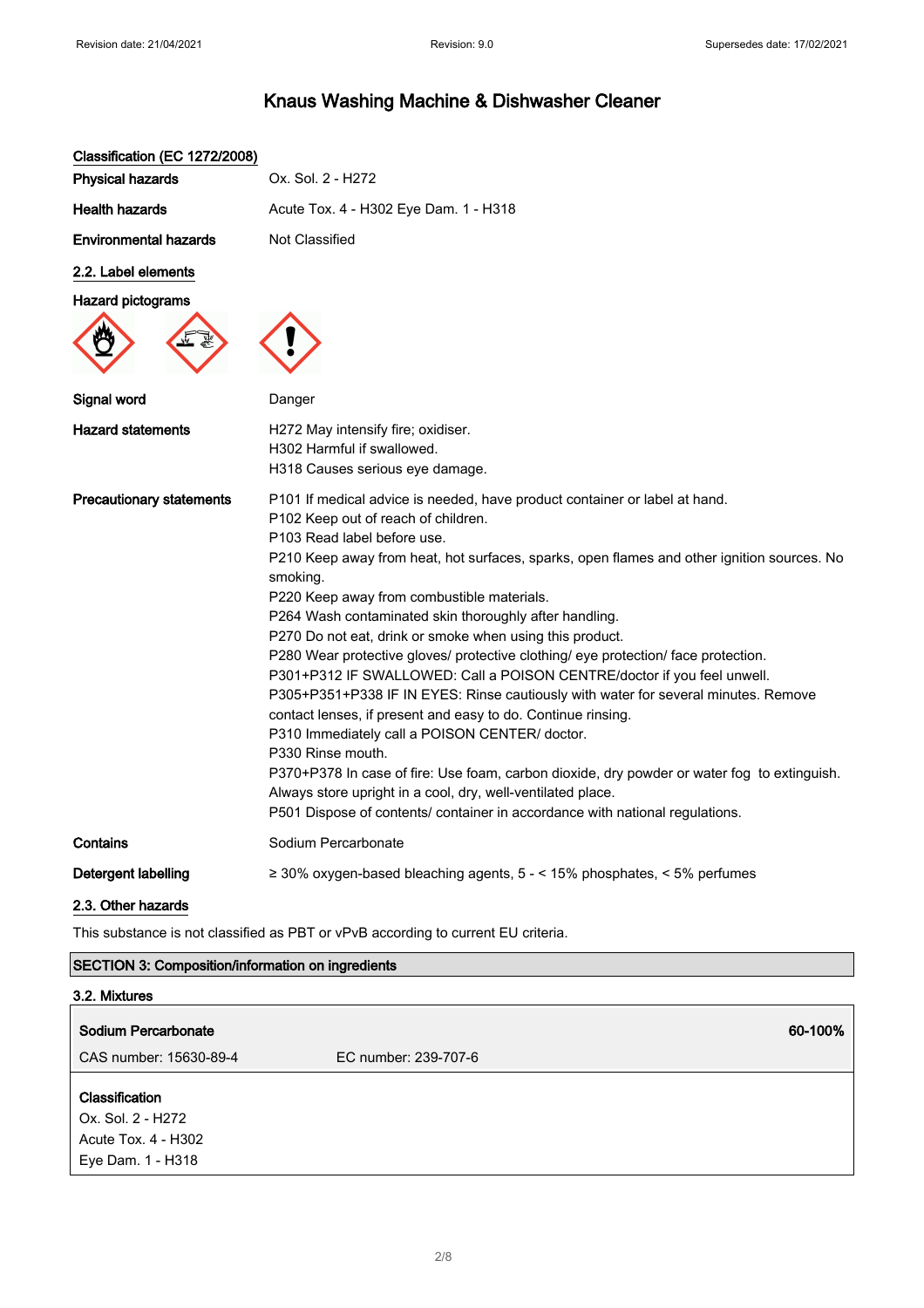$\sqrt{ }$ 

# Knaus Washing Machine & Dishwasher Cleaner

| <b>Trisodium Phosphate (Surfac TSP Crystals)</b><br>5-10%                         |                                                                                                                                                                                                                                                   |                                                      |
|-----------------------------------------------------------------------------------|---------------------------------------------------------------------------------------------------------------------------------------------------------------------------------------------------------------------------------------------------|------------------------------------------------------|
| CAS number: 10101-89-0                                                            | EC number: 231-509-8                                                                                                                                                                                                                              | REACH registration number: 01-<br>2119489800-32-XXXX |
| Classification<br>Skin Irrit. 2 - H315<br>Eye Irrit. 2 - H319<br>STOT SE 3 - H335 |                                                                                                                                                                                                                                                   |                                                      |
|                                                                                   | The Full Text for all R-Phrases and Hazard Statements are Displayed in Section 16.                                                                                                                                                                |                                                      |
| <b>SECTION 4: First aid measures</b>                                              |                                                                                                                                                                                                                                                   |                                                      |
| 4.1. Description of first aid measures                                            |                                                                                                                                                                                                                                                   |                                                      |
| Inhalation                                                                        | Remove affected person from source of contamination. Keep affected person warm and at<br>rest. Get medical attention if symptoms are severe or persist.                                                                                           |                                                      |
| Ingestion                                                                         | Rinse mouth thoroughly with water. Never give anything by mouth to an unconscious person.<br>Get medical attention immediately.                                                                                                                   |                                                      |
| <b>Skin contact</b>                                                               | Remove affected person from source of contamination. Take off immediately all contaminated<br>clothing and wash it before reuse. Wash skin thoroughly with soap and water or use an<br>approved skin cleanser. Get medical attention immediately. |                                                      |
| Eye contact                                                                       | Remove affected person from source of contamination. Rinse immediately with plenty of<br>water. Remove contact lenses, if present and easy to do. Continue rinsing. Continue to rinse<br>for at least 15 minutes and get medical attention.       |                                                      |
|                                                                                   | 4.2. Most important symptoms and effects, both acute and delayed                                                                                                                                                                                  |                                                      |
| <b>General information</b>                                                        | The severity of the symptoms described will vary dependent on the concentration and the<br>length of exposure.                                                                                                                                    |                                                      |
|                                                                                   | 4.3. Indication of any immediate medical attention and special treatment needed                                                                                                                                                                   |                                                      |
| <b>Specific treatments</b>                                                        | Treat symptomatically.                                                                                                                                                                                                                            |                                                      |
| <b>SECTION 5: Firefighting measures</b>                                           |                                                                                                                                                                                                                                                   |                                                      |
| 5.1. Extinguishing media                                                          |                                                                                                                                                                                                                                                   |                                                      |
| Suitable extinguishing media                                                      | The product is not flammable. Use fire-extinguishing media suitable for the surrounding fire.                                                                                                                                                     |                                                      |
| 5.2. Special hazards arising from the substance or mixture                        |                                                                                                                                                                                                                                                   |                                                      |
| Specific hazards                                                                  | May intensify fire; oxidiser. Water used for fire extinguishing, which has been in contact with<br>the product, may be corrosive.                                                                                                                 |                                                      |
| 5.3. Advice for firefighters                                                      |                                                                                                                                                                                                                                                   |                                                      |
| Special protective equipment<br>for firefighters                                  | Wear positive-pressure self-contained breathing apparatus (SCBA) and appropriate protective<br>clothing.                                                                                                                                          |                                                      |
| <b>SECTION 6: Accidental release measures</b>                                     |                                                                                                                                                                                                                                                   |                                                      |
|                                                                                   | 6.1. Personal precautions, protective equipment and emergency procedures                                                                                                                                                                          |                                                      |
| <b>Personal precautions</b>                                                       | For personal protection, see Section 8.                                                                                                                                                                                                           |                                                      |

### 6.2. Environmental precautions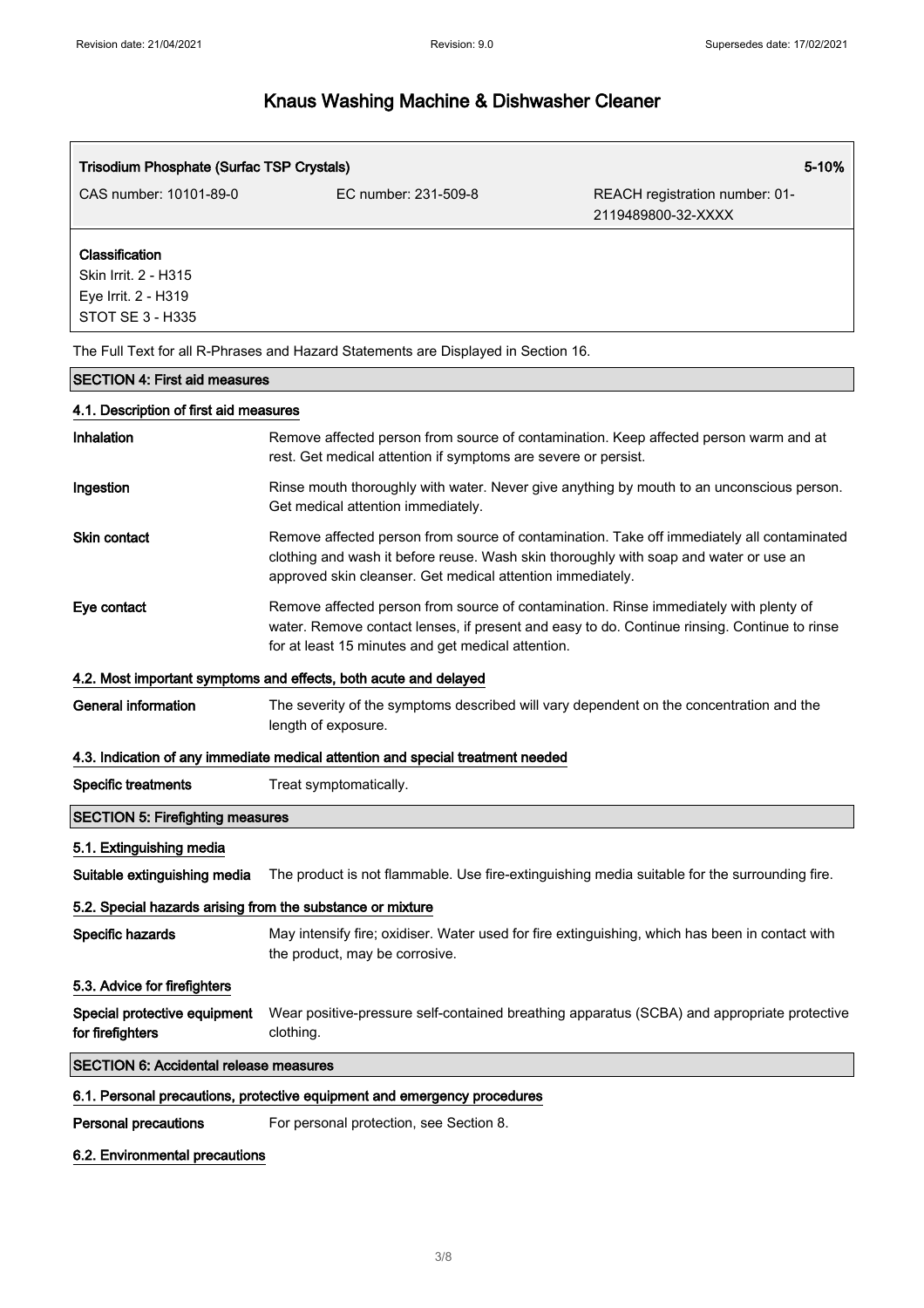### Environmental precautions The product is not expected to be hazardous to the environment. The product may affect the acidity (pH) of water which may have hazardous effects on aquatic organisms. Avoid discharge into drains or watercourses or onto the ground. Spillages or uncontrolled discharges into watercourses must be reported immediately to the Environmental Agency or other appropriate regulatory body.

#### 6.3. Methods and material for containment and cleaning up

Methods for cleaning up Do not touch or walk into spilled material. Stop leak if safe to do so. Avoid generation and spreading of dust. Collect spillage with a shovel and broom, or similar and reuse, if possible. Containers with collected spillage must be properly labelled with correct contents and hazard symbol. When handling waste, the safety precautions applying to handling of the product should be considered. Flush contaminated area with plenty of water. The requirements of the local water authority must be complied with if contaminated water is flushed directly to the sewer. Dispose of waste to licensed waste disposal site in accordance with the requirements of the local Waste Disposal Authority.

#### 6.4. Reference to other sections

Reference to other sections For personal protection, see Section 8. See Section 11 for additional information on health hazards. For waste disposal, see Section 13.

### SECTION 7: Handling and storage

#### 7.1. Precautions for safe handling

Usage precautions **Read label before use. Good personal hygiene procedures should be implemented. Handle all** packages and containers carefully to minimise spills. Avoid generation and spreading of dust. Avoid inhalation of dust. Avoid contact with skin, eyes and clothing. Use only in well-ventilated areas.

#### 7.2. Conditions for safe storage, including any incompatibilities

Storage precautions Store in tightly-closed, original container in a dry, cool and well-ventilated place.

- 7.3. Specific end use(s)
- 

Specific end use(s) The identified uses for this product are detailed in Section 1.2.

#### SECTION 8: Exposure controls/Personal protection

#### 8.1. Control parameters

8.2. Exposure controls

#### Protective equipment





Appropriate engineering controls Provide adequate ventilation. Observe any occupational exposure limits for the product or ingredients. Eye/face protection Wear eye protection. Wear tight-fitting, dust-resistant, chemical splash goggles if airborne dust is generated. Hand protection Wear protective gloves. Other skin and body protection Provide eyewash station and safety shower. Wear appropriate clothing to prevent any possibility of skin contact. Hygiene measures **Do not eat, drink or smoke when using this product**. Wash hands thoroughly after handling.

Wash promptly with soap and water if skin becomes contaminated. Take off contaminated clothing and wash it before reuse.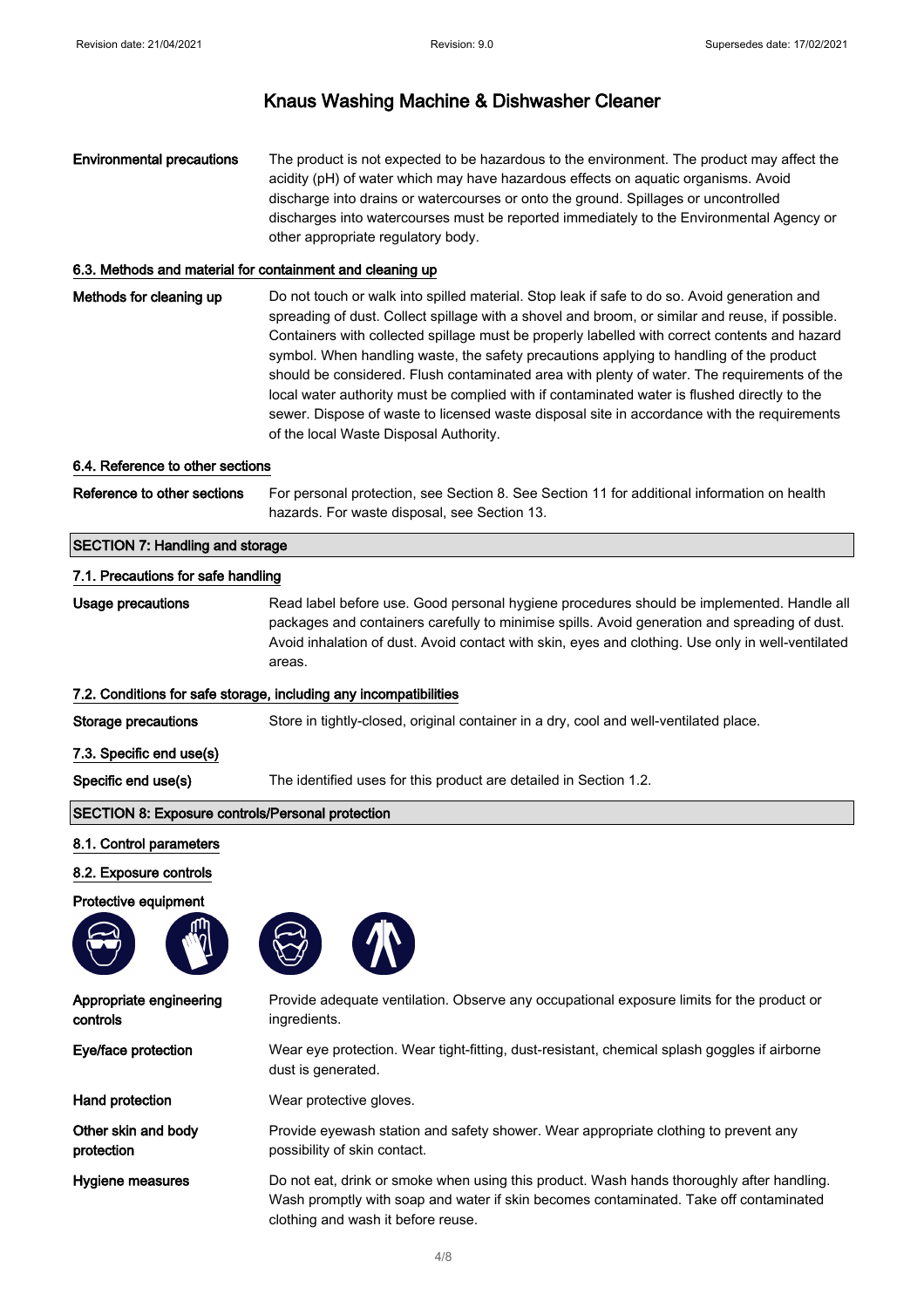| <b>Respiratory protection</b>                      | Wear a suitable dust mask. If ventilation is inadequate, suitable respiratory protection must be<br>worn. Respirator selection must be based on exposure levels, the hazards of the product and<br>the safe working limits of the selected respirator. |
|----------------------------------------------------|--------------------------------------------------------------------------------------------------------------------------------------------------------------------------------------------------------------------------------------------------------|
| <b>Environmental exposure</b><br>controls          | Keep container tightly sealed when not in use.                                                                                                                                                                                                         |
| <b>SECTION 9: Physical and chemical properties</b> |                                                                                                                                                                                                                                                        |

### 9.1. Information on basic physical and chemical properties

| 9. 1. MNOMMADON ON DASIC PHYSICAL AND CHEMICAL PROPERTES |                                                                                                                         |
|----------------------------------------------------------|-------------------------------------------------------------------------------------------------------------------------|
| Appearance                                               | Granules.                                                                                                               |
| Colour                                                   | White/off-white. & Yellow.                                                                                              |
| Odour                                                    | Eucalyptus.                                                                                                             |
| рH                                                       | pH (diluted solution): 9 - 11 10% soln                                                                                  |
| Solubility(ies)                                          | Slightly soluble in water.                                                                                              |
| 9.2. Other information                                   |                                                                                                                         |
| <b>SECTION 10: Stability and reactivity</b>              |                                                                                                                         |
| 10.1. Reactivity                                         |                                                                                                                         |
| Reactivity                                               | May intensify fire; oxidiser. May react with the following materials: Acids.                                            |
| 10.2. Chemical stability                                 |                                                                                                                         |
| <b>Stability</b>                                         | Stable at normal ambient temperatures and when used as recommended. Stable when stored<br>in a dry place.               |
| 10.3. Possibility of hazardous reactions                 |                                                                                                                         |
| Possibility of hazardous<br>reactions                    | Acids.                                                                                                                  |
| 10.4. Conditions to avoid                                |                                                                                                                         |
| <b>Conditions to avoid</b>                               | Avoid heat, flames and other sources of ignition.                                                                       |
| 10.5. Incompatible materials                             |                                                                                                                         |
| Materials to avoid                                       | Acids.                                                                                                                  |
| 10.6. Hazardous decomposition products                   |                                                                                                                         |
| Hazardous decomposition<br>products                      | Heating may generate the following products: Carbon monoxide (CO). Carbon dioxide (CO2).<br>Oxygen.                     |
| <b>SECTION 11: Toxicological information</b>             |                                                                                                                         |
| 11.1. Information on toxicological effects               |                                                                                                                         |
| Acute toxicity - oral                                    |                                                                                                                         |
| ATE oral (mg/kg)                                         | 560.18                                                                                                                  |
| Inhalation                                               | Dust may irritate the respiratory system. Prolonged inhalation of high concentrations may<br>damage respiratory system. |
| Ingestion                                                | This product is corrosive. May cause chemical burns in mouth, oesophagus and stomach.                                   |
| Skin contact                                             | This product is corrosive. May cause serious chemical burns to the skin.                                                |
| Eye contact                                              | This product is strongly corrosive to the eyes. May cause serious eye damage.                                           |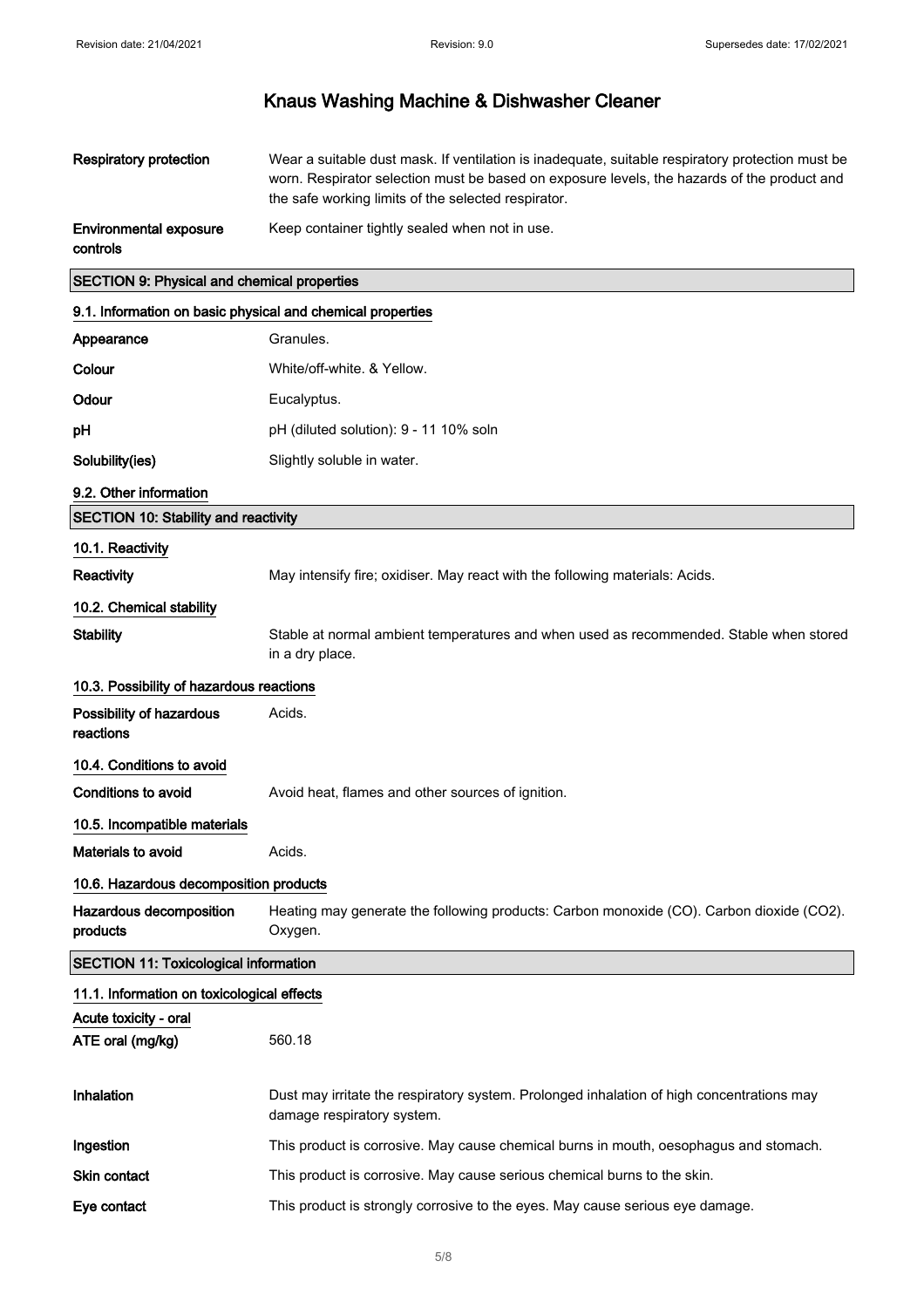| <b>SECTION 12: Ecological information</b>  |                                                                                                                                                             |
|--------------------------------------------|-------------------------------------------------------------------------------------------------------------------------------------------------------------|
| Ecotoxicity                                | The product may affect the acidity (pH) of water which may have hazardous effects on aquatic<br>organisms.                                                  |
| 12.1. Toxicity                             |                                                                                                                                                             |
| <b>Toxicity</b>                            | The product components are not classified as environmentally hazardous. However, large or<br>frequent spills may have hazardous effects on the environment. |
| 12.2. Persistence and degradability        |                                                                                                                                                             |
| Biodegradation                             | Expected to be readily biodegradable.                                                                                                                       |
| 12.3. Bioaccumulative potential            |                                                                                                                                                             |
| <b>Bioaccumulative potential</b>           | The product does not contain any substances expected to be bioaccumulating.                                                                                 |
| 12.4. Mobility in soil                     |                                                                                                                                                             |
| <b>Mobility</b>                            | The product contains substances which are water-soluble and may spread in water systems.                                                                    |
| 12.5. Results of PBT and vPvB assessment   |                                                                                                                                                             |
| Results of PBT and vPvB<br>assessment      | This product does not contain any substances classified as PBT or vPvB.                                                                                     |
| 12.6. Other adverse effects                |                                                                                                                                                             |
| Other adverse effects                      | None known.                                                                                                                                                 |
| <b>SECTION 13: Disposal considerations</b> |                                                                                                                                                             |
| 13.1. Waste treatment methods              |                                                                                                                                                             |
| <b>General information</b>                 | Care should be taken when handling emptied containers that have not been thoroughly<br>cleaned or rinsed out.                                               |
| <b>Disposal methods</b>                    | Dispose of waste to licensed waste disposal site in accordance with the requirements of the<br>local Waste Disposal Authority.                              |
| <b>SECTION 14: Transport information</b>   |                                                                                                                                                             |
| 14.1. UN number                            |                                                                                                                                                             |
| UN No. (ADR/RID)                           | 1479                                                                                                                                                        |
| UN No. (IMDG)                              | 1479                                                                                                                                                        |
| UN No. (ICAO)                              | 1479                                                                                                                                                        |
| UN No. (ADN)                               | 1479                                                                                                                                                        |
| 14.2. UN proper shipping name              |                                                                                                                                                             |
| Proper shipping name<br>(ADR/RID)          | OXIDIZING SOLID, N.O.S. (CONTAINS Sodium Percarbonate)                                                                                                      |
|                                            | Proper shipping name (IMDG) OXIDIZING SOLID, N.O.S. (CONTAINS Sodium Percarbonate)                                                                          |
|                                            | Proper shipping name (ICAO) OXIDIZING SOLID, N.O.S. (CONTAINS Sodium Percarbonate)                                                                          |
| Proper shipping name (ADN)                 | OXIDIZING SOLID, N.O.S. (CONTAINS Sodium Percarbonate)                                                                                                      |
| 14.3. Transport hazard class(es)           |                                                                                                                                                             |
| <b>ADR/RID class</b>                       | 5.1                                                                                                                                                         |
| <b>ADR/RID classification code</b>         | O <sub>2</sub>                                                                                                                                              |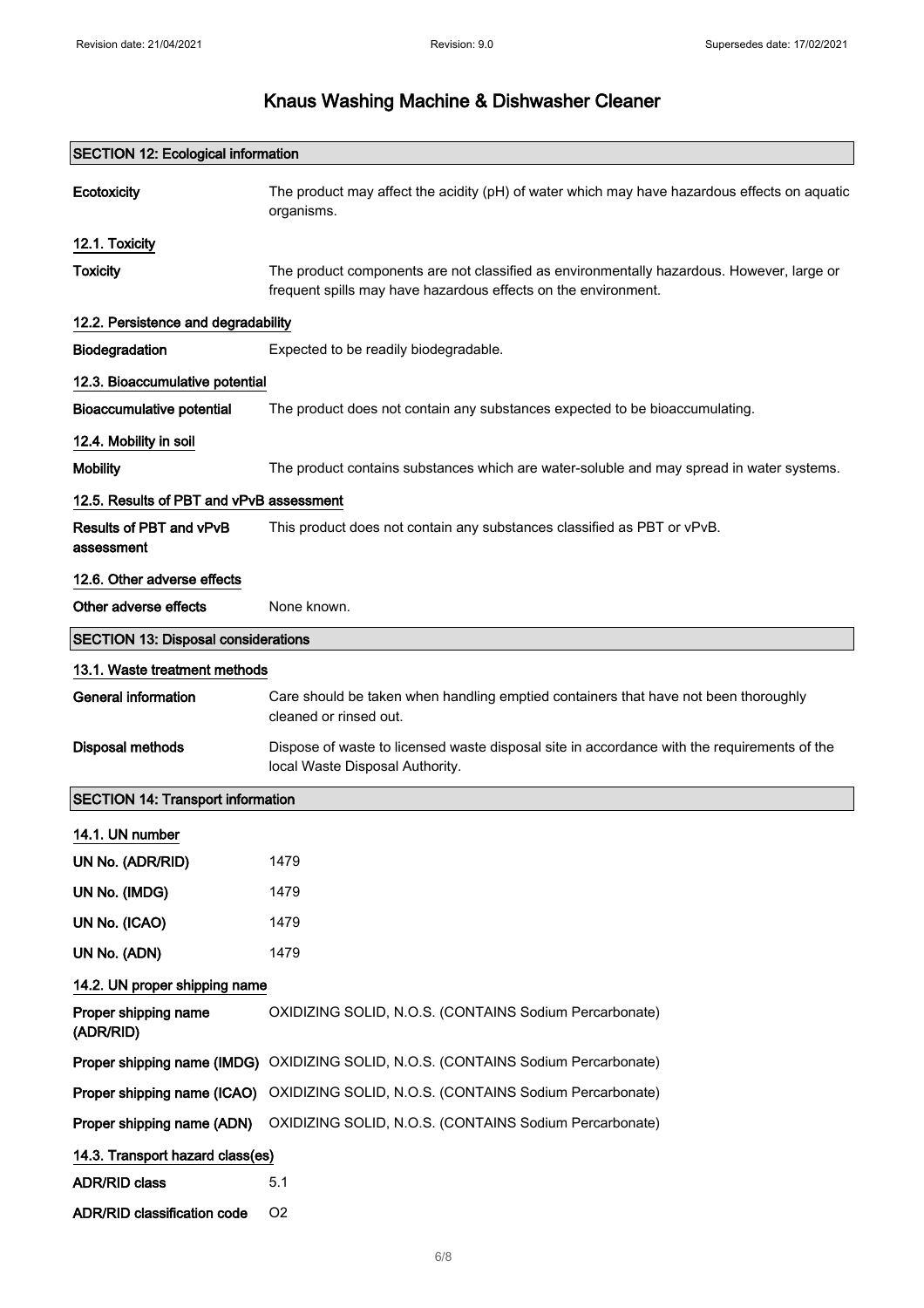| <b>ADR/RID label</b> | 5.1 |
|----------------------|-----|
| <b>IMDG class</b>    | 5.1 |
| ICAO class/division  | 5.1 |
| <b>ADN class</b>     | 5.1 |

### Transport labels



### 14.4. Packing group

| <b>ADR/RID packing group</b> | Ш |
|------------------------------|---|
| <b>IMDG packing group</b>    | Ш |
| ICAO packing group           | Ш |
| ADN packing group            | Ш |
|                              |   |

### 14.5. Environmental hazards

Environmentally hazardous substance/marine pollutant No.

| 14.6. Special precautions for user               |            |
|--------------------------------------------------|------------|
| EmS                                              | $F-A. S-Q$ |
| ADR transport category                           | 2          |
| <b>Emergency Action Code</b>                     | 2W         |
| <b>Hazard Identification Number</b><br>(ADR/RID) | 50         |
| Tunnel restriction code                          | (E)        |

### 14.7. Transport in bulk according to Annex II of MARPOL and the IBC Code

# Transport in bulk according to Not applicable.

Annex II of MARPOL 73/78 and the IBC Code

### SECTION 15: Regulatory information

### 15.1. Safety, health and environmental regulations/legislation specific for the substance or mixture

| <b>National regulations</b> | Control of Substances Hazardous to Health Regulations 2002 (as amended).<br>Dangerous Substances and Explosive Atmospheres Regulations 2002.<br>EH40/2005 Workplace exposure limits.                   |
|-----------------------------|--------------------------------------------------------------------------------------------------------------------------------------------------------------------------------------------------------|
|                             | Health and Safety at Work etc. Act 1974 (as amended).<br>The Carriage of Dangerous Goods and Use of Transportable Pressure Equipment<br>Regulations 2009 (SI 2009 No. 1348) (as amended) ["CDG 2009"]. |
|                             | The Chemicals (Hazard Information and Packaging for Supply) Regulations 2009 (SI 2009<br>No. 716).                                                                                                     |